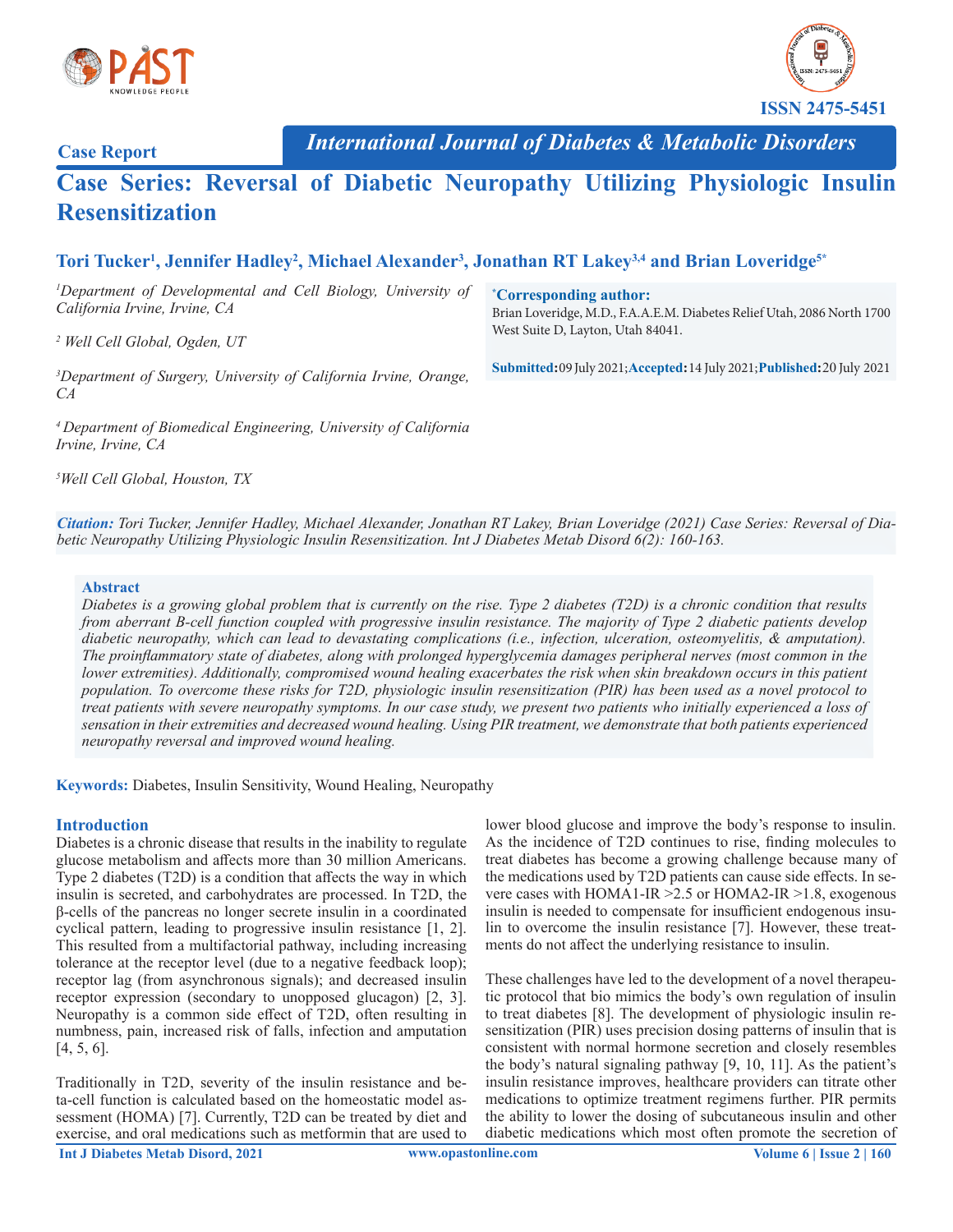insulin or inhibit glucose production [9, 10]. It is well established that progressive exposure to insulin can lead to worsening of insulin resistance [12, 13]. Using PIR treatment prevents the over-exposure of insulin receptors to toxic insulin levels.

In our case study we report on the improvement in diabetic neuropathy symptoms in two patients who received PIR treatment. Both patients have experienced a return of sensation in previous insensate extremities and improved wound healing. Additionally, both patients experienced a substantial decrease in the amount of insulin requirements to manage their blood glucose level.

#### **Consent Approval**

All patients who underwent the PIR treatment have consented for anonymous inclusion of their health records in scientific publications.

#### **Case Report Patient 1**

Patient 1 is a 73-year-old male who was diagnosed with T2D in 2002 (Table 1). The diagnosis was made after presenting to primary care physician (PCP) with polydipsia, polyuria, and extreme fatigue/muscle weakness at work. He presented to our clinic in November of 2018 with concerns regarding slow wound healing and neuropathy, referred by podiatrist. Diabetic complications included neuropathy, erectile dysfunction, hyperlipidemia, and hypertension. HbA1c results typically ranged 7-7.4% on 60 units Lantus daily, 60-65 units Novolog daily, and Glucophage 1000 mg daily. Neuropathy was described as numbness in the feet that had slowly progressed over the years. He developed his first foot ulcer in September of 2018 after unknowingly injuring his right great toe. He was seen by a podiatrist shortly thereafter and was officially diagnosed with diabetic neuropathy. Patient states, "I had no sensation whatsoever in my feet." He received wound care to the right great toe for 2-3 months. Decreased sensation in feet resulted in poor balance and multiple falls.

| <b>Patient Exam</b>  | <b>Patient Cases</b>                                          |                                                        |                                                                                            |                                                                             |
|----------------------|---------------------------------------------------------------|--------------------------------------------------------|--------------------------------------------------------------------------------------------|-----------------------------------------------------------------------------|
|                      | <b>Patient 1</b>                                              |                                                        | <b>Patient 2</b>                                                                           |                                                                             |
|                      | <b>Before Treatment</b>                                       | <b>After Treatment</b>                                 | <b>Before Treatment</b>                                                                    | <b>After Treatment</b>                                                      |
| Weight/BMI:          | $253$ lbs/33.4kg/m <sup>2</sup>                               | $242$ lbs                                              | 239lbs/37.44kg/m <sup>2</sup>                                                              | $206$ lbs/32.3kg/m <sup>2</sup>                                             |
| $A1c$ :              | $6.6\%$                                                       | $6.5\%$                                                | $9.9\%$                                                                                    | $7.1\%$                                                                     |
| Lantus Dose:         | 60 units                                                      | 28 units                                               | 60 units                                                                                   | $20-30$ units                                                               |
| Insulin Dose:        | $60-65$ units                                                 | 0 units (weaned off)                                   | Sliding scale                                                                              | Off completely                                                              |
| Neuropathy Symptoms: | Numbness, poor bal-<br>ance, foot ulcer, lack of<br>sensation | Resensitization, wound<br>healing, improved<br>balance | Numbness, tingling,<br>pain in feet, ulcer, slow<br>wound healing, amputa-<br>tion to toes | Increased sensation, im-<br>proved wound healing,<br>discontinue Gabapentin |

#### **Table 1: Improved Neuropathy with Physiologic Insulin Resensitization (PIR) Treatment**

Initial physical exam revealed an obese (253 lbs., BMI 33.4 kg/ m2) male with a blood pressure of 158/86 mmHg and pulse of 57 bpm. Lower extremity exam showed 1+ pitting edema to the bilateral lower extremities and 2mm scabs to the tips of the 3rd-5th toes bilaterally. He had no sensation from the toes up to the level of the ankles bilaterally with monofilament testing. Laboratory testing revealed an HbA1c of  $6.6\%$  (normal  $\le 6.5\%$ ); a vitamin D, 25-Hydroxy of 14.9 ng/mL (normal 30.0-100.00 ng/mL); and normal complete blood count, complete metabolic panel, urinalysis, lipid panel, TSH, c-peptide, magnesium, and vitamin B12. Prescribed medications included Lantus, Novolog, Glucophage, Aldactone, Cozaar, Lipitor, Plavix, Protonix, and Synthroid.

Within a few months of starting PIR treatments, patient began to experience improved sensation which started in the back of the heels and slowly worked its way up to the toes. Most recent monofilament testing showed reduced sensation rather than absent sensation. Patient states, "I can feel the bottom of my feet again." Balance has improved along with improved sensation in the feet and patient is no longer experiencing as many falls. Wounds that have developed since starting treatments have healed faster per patient report. He currently sees a podiatrist every 10 weeks for evaluation. He was completely weaned off Novolog within 7 months of starting treatment. Lantus dose has decreased from 60 units daily

to 28 units daily. Weight is down from 253 lbs. to 242 lbs, and his current HbA1c is 6.5%.

#### **Patient 2**

Patient 2 is a 74-year-old female who was diagnosed with T2D in 1998 (Table 1). The diagnosis was made by routine exam with PCP. She presented to our clinic in March of 2018 with concerns regarding elevated blood sugars, weight gain, and slow wound healing. Diabetic complications included uncontrolled blood sugars, neuropathy (diagnosed in 2000), hypertension, stage 4 chronic kidney disease, impaired skin integrity, and foot ulcers. Her glycemic control had never been optimal despite a multiple-dose insulin regimen. Hemoglobin A1c results typically ranged 8-9%. Neuropathy was described as numbness, tingling, and pain that started in the feet and progressed upwards and into her ankles. Eventually, tingling and pain sensations subsided, and numbness predominated. She developed her first ulcer in 2018 after unknowingly injuring her left foot. Delayed treatment, due to delayed identification of the injury, and poor wound healing led to infection. She was treated with antibiotics, frequent wound care visits, a skin graft, and ultimately required an amputation of the tip of her left 2nd toe. She later developed additional ulcers, which led to the amputation of tip of the left 3rd and 4th toes. She was seen in the emergency room two times for complications related to diabetic ulcers and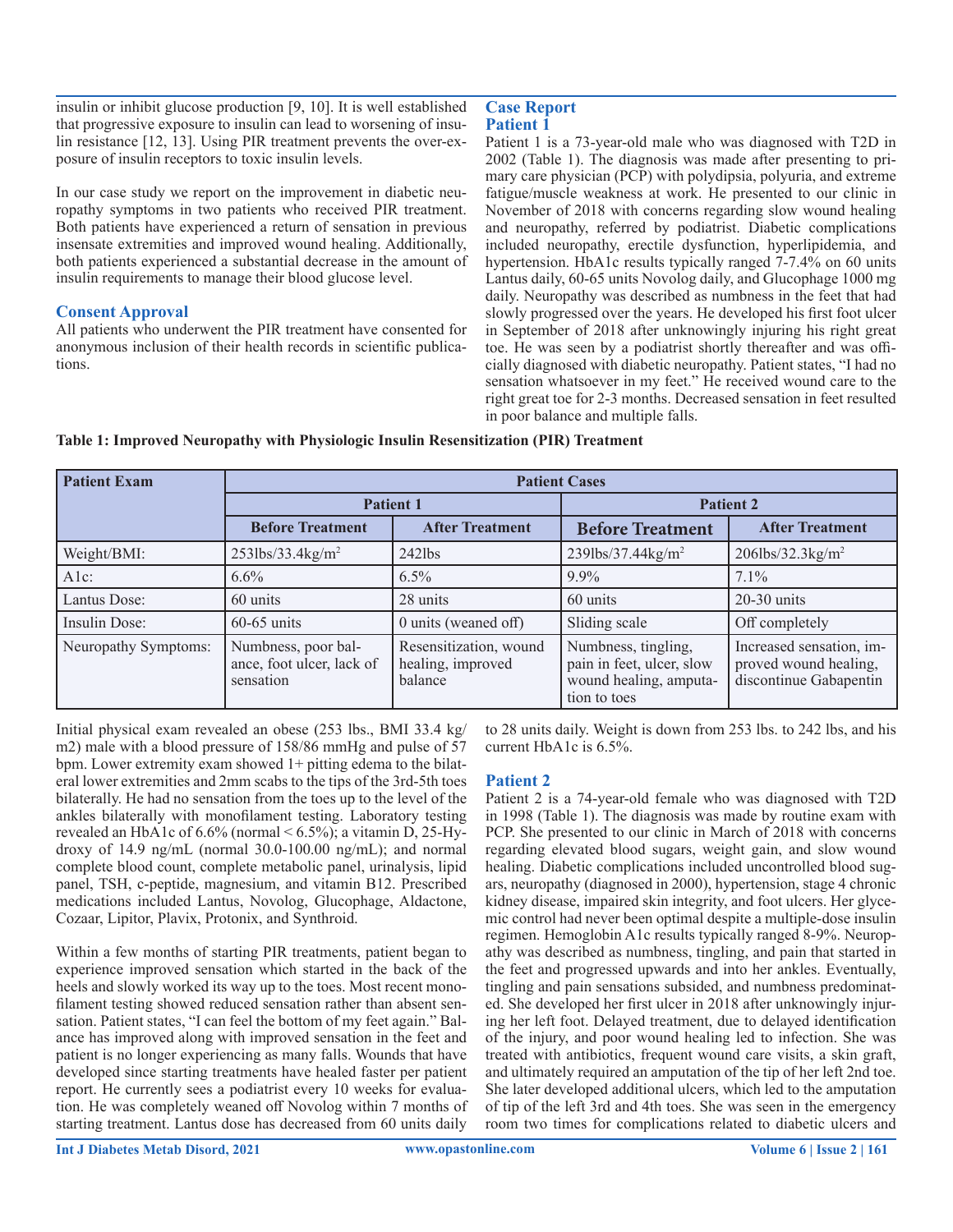was seeing her podiatrist one to two times per week for wound care.

Initial physical exam revealed an obese (239 lbs., BMI 37.44 kg/ m2) woman with a blood pressure of 160/73 mmHg and pulse of 60 bpm. Lower extremity exam showed decreased sensation from the toes up to the level of the ankles bilaterally with monofilament testing. Laboratory testing revealed an HbA1c of 9.9% (normal < 6.5%); a serum creatinine of 2.07 mg/dL (normal  $0.57$ -1.00 mg/ dL); a GFR of 24 mL/min/1.73 (normal >59 mL/min/1.73); a vitamin D, 25-Hydroxy of 22.3 ng/mL (normal 30.0-100.00 ng/mL); and normal complete blood count, TSH, c-peptide, magnesium, and vitamin B12. Over-the-counter and prescribed medications included Lantus, Humalog, Tanzeum, Lasix, Coreg, Amlodipine, Benicar, Vitamin D3, Vitamin B Complex, Simvastatin, Prevalite, and Gabapentin.

Within a few weeks of beginning PIR, the patient began to develop increased sensation in her feet. With continued treatments, patient states, "I was able to feel the gas pedal while driving" and "I could feel it when I bumped my feet." Due to improved sensation, she was able to identify injuries to her feet when they occurred and was able to seek treatment earlier for any wounds that developed. Wound healing time also improved. Patient states, "My wounds were healing within weeks rather than months." Her most recent foot ulcer healed within one week without intervention. She currently sees a podiatrist every 60 days for evaluation and toenail clippings. She has required no further amputations for difficult wound infections. She was able to completely discontinue use of Gabapentin for neuropathy pain. Additionally, she has been able to reduce her daily lantus from 60 U/day to 25 U/day. She was able to discontinue her sliding scale Humalog completely. Most recent follow-up labs indicated stable kidney function and an improved HbA1c of 7.10%. Improvements in energy over the course of her treatments resulted in more motivation to increase physical activity. Current weight is down 33 lbs. from baseline (206 lbs., BMI 32.3 kg/m2).

# **Discussion**

The total economic cost of diabetes in the U.S. increased from \$205 billion in 2007, to \$327 billion in 2017, with Medicare spending \$11 Billion in 2013 on dialysis alone. Amputations cost between \$73,000 to \$120,000 for hospital and follow up care [14]. In recent years, the US FDA has approved several diabetes drugs with novel mechanisms of action. However, the magnitude of such benefits to these drugs is limited in scope, and is further limited due to significant costs and material adverse GI side effects, which preclude many patients from tolerating these novel drugs [15, 16].

Over-aggressive HbA1c control have been shown to be counterproductive and harmful, because of the ensuing hypoglycemia. This included data from the landmark ACCORD trial that was terminated prematurely, because intensive HbA1C control led to increased morbidity and mortality. This led to American College of Physicians (ACP) new guideline targeting patients' HbA1c between 7-8%. This highlights the evolving challenges to current treatment of diabetes [17].

Given this dynamic landscape, an augmented approach to treating diabetes and other metabolic disorders is needed. As such, an ideal approach that utilizes insulin as a biologic agent to closely mimic normal physiology is warranted. This case study demonstrates the clinical benefits of PIR [8-10]. The cases presented show marked improvements in longstanding diabetic neuropathy, with meaningful objective measures noted by both the patients and clinical team. These improvements have resulted in greater mobility, functionality, and protective proprioception. To our knowledge, reversing longstanding diabetic neuropathy in this manner is a novel treatment success. Furthermore, these patients also experienced improvements in HbA1c, wound healing, obesity, and blood pressure control. These benefits were accomplished while being able to reduce reliance on pharmacologic agents as insulin sensitivity improved with the addition of PIR.

# **Conclusion**

We report in this case study that utilizing PIR as an adjunctive modality can reverse longstanding diabetic neuropathy, improve wound healing and several other important endpoints in diabetic management. As insulin sensitivity improves, many other positive clinical outcomes are demonstrated. When treating the underlying insulin resistance that progresses in the setting of type 2 diabetes, dramatic clinical improvements are possible with PIR. Our research team is aggressively pursuing larger case-controlled studies to demonstrate the clinical benefits possible by utilizing PIR as an adjunctive modality for this patient population.

# **Declaration**

#### **Funding**

This manuscript was funded internally by Well Cell Global.

# **Conflicting Interests**

Brian Loveridge and Jennifer Hadley are employees of Well Cell Global, which performs PIR treatment.

# **References**

- 1. Lang DA, Matthews DR, Peto J, Turner RC (1979) Cyclic oscillations of basal plasma glucose and insulin concentrations in human beings. N Engl J Med 301: 1023-1027.
- 2. Hunter SJ, Atkinson AB, Ennis CN, Sheridan B, Bell PM (1996) Association between insulin secretory pulse frequency and peripheral insulin action in niddm and normal subjects. Diabetes 45: 683-686.
- 3. Satin LS, Butler PC, Ha J, Sherman AS (2015) Pulsatile insulin secretion, impaired glucose tolerance and type 2 diabetes. Mol Aspects Med 42: 61-77.
- 4. Gupta M, Knezevic NN, Abd Elsayed A, Ray M, Patel K, et al. (2021) Treatment of painful diabetic neuropathy-a narrative review of pharmacological and interventional approaches. Biomedicines 9: 573.
- 5. Reeves ND, Orlando G, Brown SJ (2021) Sensory-motor mechanisms increasing falls risk in diabetic peripheral neuropathy. Medicina (Kaunas) 57: 457.
- 6. Sloan G, Selvarajah D, Tesfaye S (2021) Pathogenesis, diagnosis and clinical management of diabetic sensorimotor peripheral neuropathy. Nat Rev Endocrinol 17: 400-420.
- 7. Wallace TM, Levy JC, Matthews DR (2004) Use and abuse of homa modeling. Diabetes care 27: 1487-1495.
- 8. Dong S, Lau H, Chavarria C, Alexander M, Cimler A, et al. (2019) Effects of periodic intensive insulin therapy: An updated review. Curr Ther Res Clin Exp 90: 61-67.